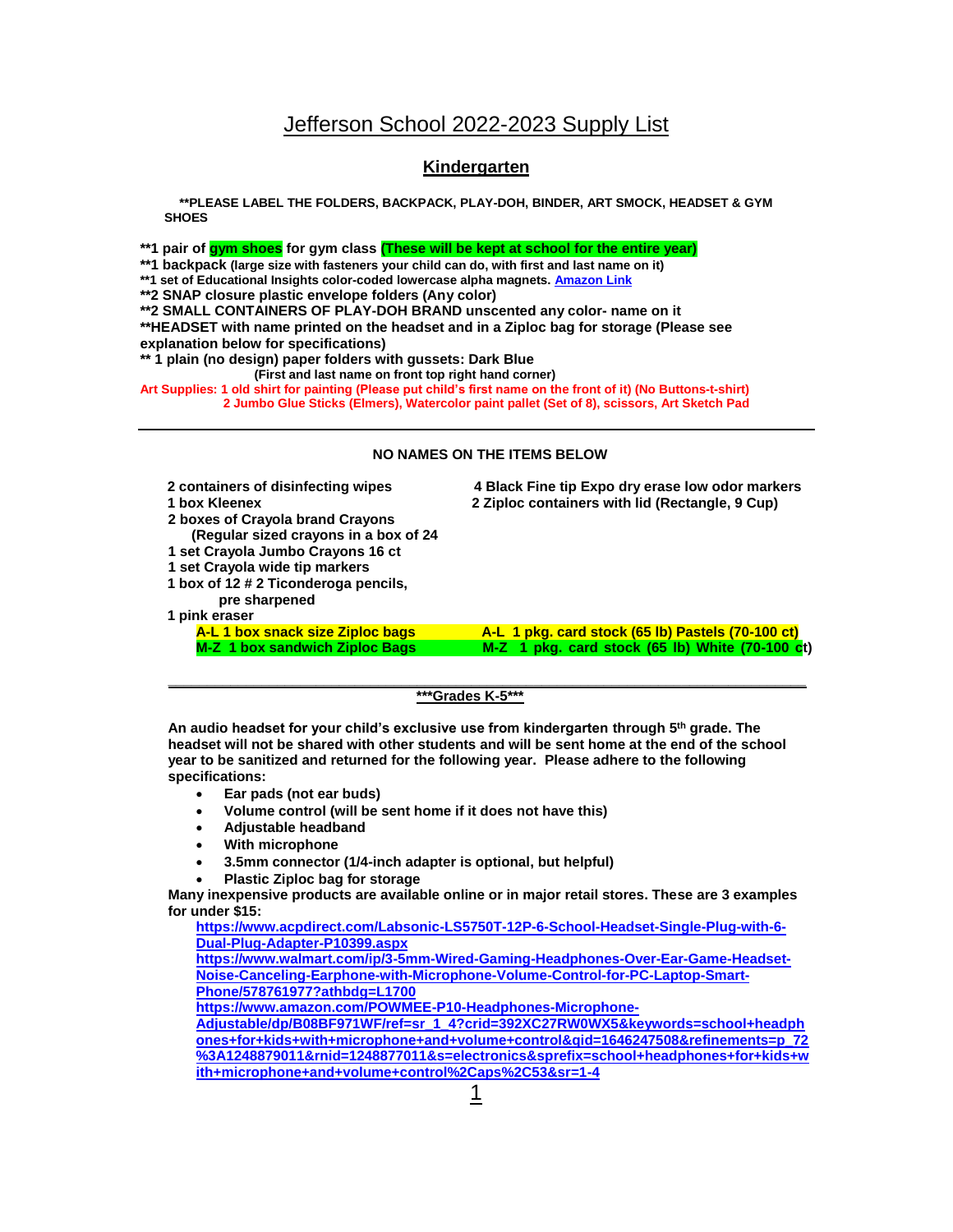## **First Grade – Please Label All Supplies**

Low odor, black

**3** boxes Crayola crayons 24 count 1 bottle Elmer's Glue washable

- **12 #2 pencils pre sharpened, Ticonderoga**
- **1 pair of 5" pointed scissors (Fiskars brand)**
- **1 pkg. 3x3 Post-Its (100 ct)**
- 
- 
- **1 set of 8 Crayola wide tip markers (Classic colors)**

**1 purple folder with 3 hole/gussets 1 Paint smock or old shirt 4 Heavy weight plastic folders, 1 fine point black Sharpie 2 Velcro closure plastic envelope folders** 

**10 thin Expo brand dry erase markers, 1 box ea. Ziploc bags, A-L Quart Freezer**

- **2 glue sticks (Elmer's jumbo size)**
- **2 containers of disinfecting wipes 2 boxes of Crayola colored pencils 12 count**
- **2 boxes Kleenex (175 count) 1 Ziploc Snap & Seal container, rectangle,**
	- **1 headset (Please see explanation on pg. 1)**

**1 fine point black Sharpie CYM SUPPLIES:**<br> **1 Highlighter**<br> **1 Highlighter 1 Gym Shoes to be left at school** 

## **ART SUPPLIES:**

- **FOLDERS:** 1 Art sketch pad
	-
	-
	-
	- **1 container of disinfecting wipes<br>1 Watercolor paint pallet (Set of 8)**

## **Second Grade – Please Label All Supplies**

\_\_\_\_\_\_\_\_\_\_\_\_\_\_\_\_\_\_\_\_\_\_\_\_\_\_\_\_\_\_\_\_\_\_\_\_\_\_\_\_\_\_\_\_\_\_\_\_\_\_\_\_\_\_\_\_\_\_\_\_\_\_\_\_\_\_\_\_\_\_\_\_\_\_\_\_\_\_\_**\_\_\_\_\_\_** 

| 2 packages of Crayola markers                                         | 2 boxes of Kleenex                              |  |
|-----------------------------------------------------------------------|-------------------------------------------------|--|
| 3 pkgs. 12 ct. #2 pencils pre-sharpened Ticonderoga                   | 2 pkgs. Expo dry erase markers                  |  |
|                                                                       | (Chisel 4 pk., color set)                       |  |
| 1 pair of Scissors 5 inch pointed                                     | 1 spiral notebook (wide ruled)                  |  |
| 2 boxes Crayola Crayons 24 ct.                                        | <b>Boys~sandwich size Ziplocs</b>               |  |
| 1 Elmer's washable glue (4 oz.)                                       | Girls~gallon size Ziplocs freezer (20 CT)       |  |
| 2 highlighters Chisel, yellow                                         | 1 pkg. Expo dry erase markers                   |  |
| 6 Plastic folders with pockets (red, blue,                            | (Fine Tip 4 pk. Color)                          |  |
| green, orange, purple, yellow)                                        | 4 composition notebooks wide ruled black 100 ct |  |
| 1 box colored pencils 8 count                                         | 2 pkgs. pens (2 ct. pack)                       |  |
| 2 containers of Disinfecting Wipes                                    | 1 headset (please see explanation on page 1)    |  |
| Lysol, 80 ct.                                                         | <b>Gym Supplies:</b>                            |  |
| 1 roll paper towels~Scott Mega Roll                                   | Gym shoes -to be left in school for gym         |  |
| 4 Jumbo Elmer's washable glue sticks (Purple)                         | <b>ART SUPPLIES:</b>                            |  |
|                                                                       | 1 Paint smock or old shirt                      |  |
| 1 3X3 plain yellow Post-It sticky notes (4pk/50 ct)                   | 1 Art sketch pad                                |  |
| 2 Pink Pearl large erasers                                            | <b>1 black fine point Sharpie</b>               |  |
| 1 Ziploc snap and seal container/rectangle<br>(9 cup/72 oz.) with lid | 1 watercolor paint pallet (set of 8)            |  |
| 1 Purell unscented hand sanitizer~ 8 oz~ PUMP ONLY (No Flip Tops)     |                                                 |  |
|                                                                       |                                                 |  |
|                                                                       |                                                 |  |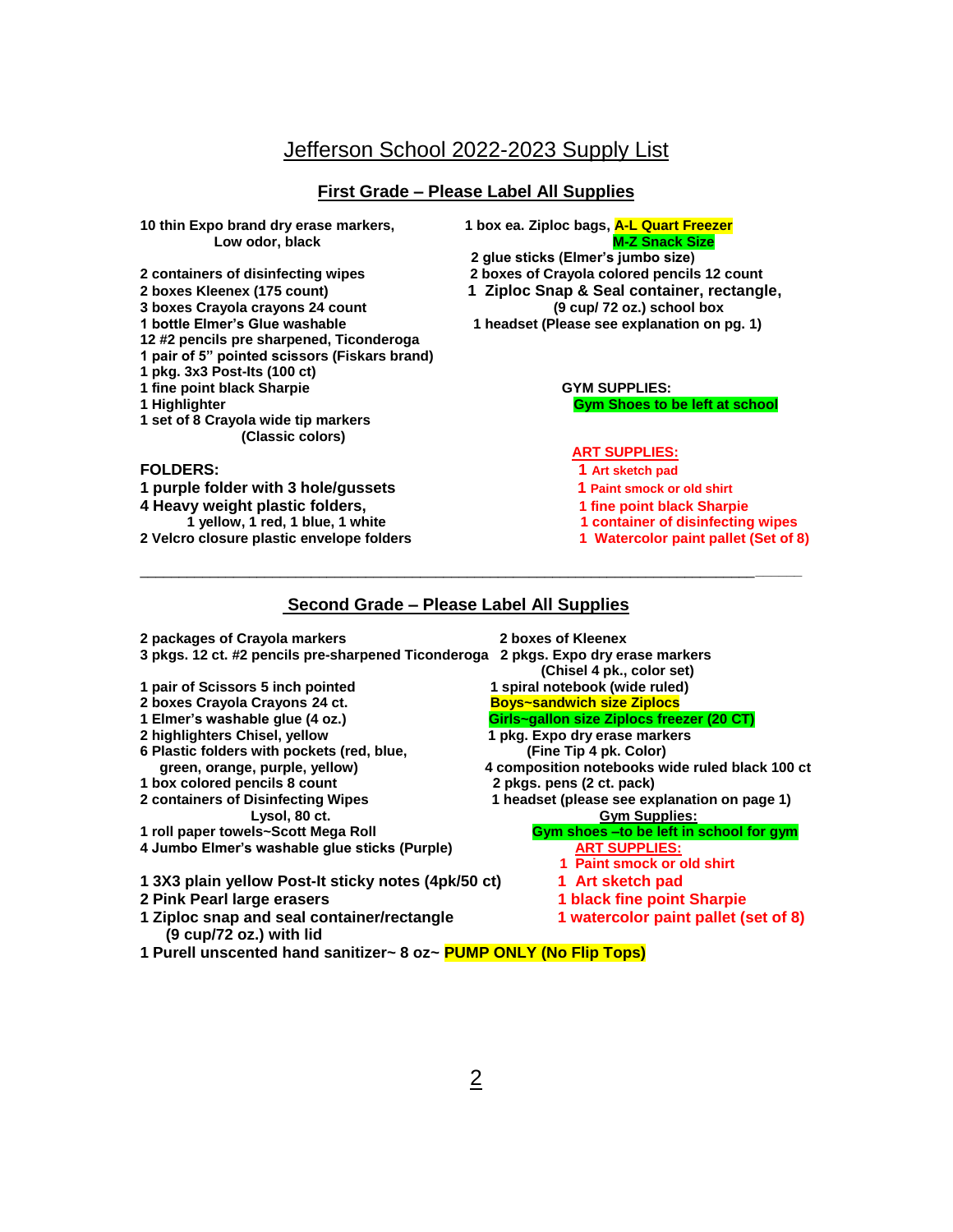## **Third Grade**

**24 #2 pencils (Paper Mate American or Dixon Ticonderoga) 7 plastic pocket folders (1 blue, 1 red, 1 green, 1 purple, 1 orange, 1 yellow, and 1 white) 2 containers of Disinfecting wipes**  1 Elmer's Glue washable 4 oz. **1 ruler 12" plastic 3 hole 3 boxes of Kleenex 1 box Crayola markers~wide tip 1 fine point Sharpie marker 12 fine tip Expo Dry Erase Markers, low odor, black 1- 24 pack Crayola crayons 2 yellow highlighters~Chisel 1 pair scissors (5" pointed) 1 box colored pencils (24 ct.) 2 Elmer's washable glue sticks Community Communist Communist Communist Communist Communist Communist Communist Communist Communist Communist Communist Communist Communist Communist Communist Communist Communist Communist 1 zipped pencil pouch** 1 medium size school supply box<br>
1 pkg. 3"x3" Post-Its, yellow 4 pk./50 ct.<br>
1 smock or old shirt **1 pkg. 3"x3" Post-Its, yellow 4 pk./50 ct. 1 spiral notebook – wide ruled 70sheets ea. 1 Art sketch pad Boys: 1 box Glad quart size baggies 25 ct. 2 Elmer's Jumbo Glue sticks 1 box Glad snack size baggies 50 ct.** 1 ultra-fine Sharpie marker

**Girls: 2 rolls of Scott Mega roll paper towels**

- 
- 
- **1 headset (see explanation on page 1)**

- 
- 
- 
- 
- 
- **1 watercolor paint pallet (Set of 8)**

### **Fourth Grade**

- **12 #2 pre-sharpened Ticonderoga pencils 4 Expo dry erase markers (Black, fine tip) 10 Bic Mechanical Pencils (.9mm extra strong)**
- **2 packs of 3' X 3" Post-Its, yellow 4 pk./50ct 2 pens**
- **1 pkg. of 8 Crayola markers(Classic, Thick 8 ct) 1 headset (See pg. 1 for explanation)**
- **2 Elmer's jumbo glue sticks(Purple)**
- **1 12" wood ruler (inch & metric)**
- 
- **2 boxes Colored pencils (24 ct.) 1 dispenser of Scotch Tape**
- **1 pair scissors (7", pointed)**
- **2 highlighters**
- 
- **5 pocket folders MEAD: yellow, red, blue, green, purple,**
- **2 composition notebooks(wide ruled 100 ct)**
- **2 containers of disinfecting wipes 80 ct**
- 
- **1 hand sanitizer (Purell, 8 oz)**
- **2 boxes of Kleenex**
- **1 Ziploc snap & seal container with lid (9** <sup>1</sup>/<sub>2</sub> Cup **ART SUPPLIES:**<br>**1 smock or old shirt** size w/blue lid) **a** 1 smock or old shirt  **size w/blue lid) 1 smock or old shirt**
- **A-L 1 box of Ziploc Gallon Baggies 1 sketch pad and a sketch pad a sketch pad a sketch pad a sketch pad a sketch**
- **M-Z 1 roll paper towels 1 ultra-fine Sharpie**
- 
- 
- 
- 

### **2 Gym shoes (To be left at school)**

- 
- 
- 
- **1 pink eraser**
- **1 watercolor paint pallet (Set of 8)**